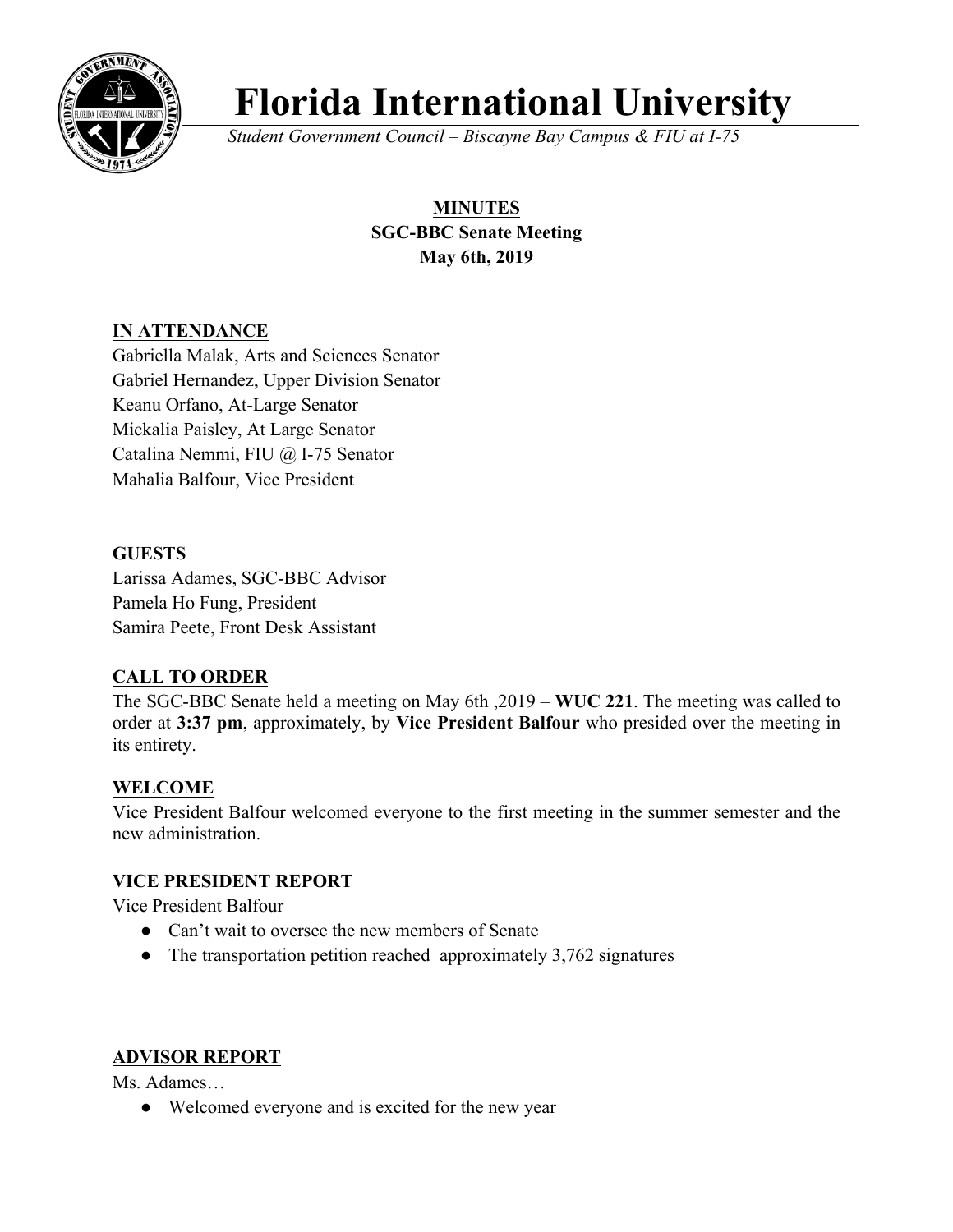- Reminded everyone of the university wide retreat which is June 21-22 **(Mandatory)**
- Has met with Michelle and they have an idea of what they want as a whole, the retreat will be regarding more as a team building training retreat. So there will be another shorter retreat to set goals.
- As a council we need to figure out a date to meet again during the summer to plan for fall and spring.
- We are going to implement a sign-in sheet for the office. Everyone not a SGA member will have to sign-in.
- The office is still open from 8:30am to 5pm even though there are breaks.
- The composite will be on Wednesday from 11:30am to 2 o'clock
- Please fill the member info sheets there are new questions
- And we are in the process of buying new polos

## **OLD BUSINESS**

## **A. Approval of 04/15/2019 Senate Minutes**

Senator Orfano moves to approve the minutes of April 15th, 2019 meeting. Senator Nemmi seconded.

Motion Passes

### **NEW BUSINESS**

Vice President Balfour….

- Leave of absence forms are up on Panther Connect.
- Applications for SGA BBC will be opening tomorrow May 7th, 2019.
- Swore in Senator Keanu and Senator Hernandez.

Vice President Balfour congratulates them.

President Ho Fung…

• Introduces and reads Bill 2019.0005

Vice President Balfour opened the floor for questions.

### **DISCUSSION**

## **Additional Concerns, Comment, Suggestion:**

Senator Orfano…